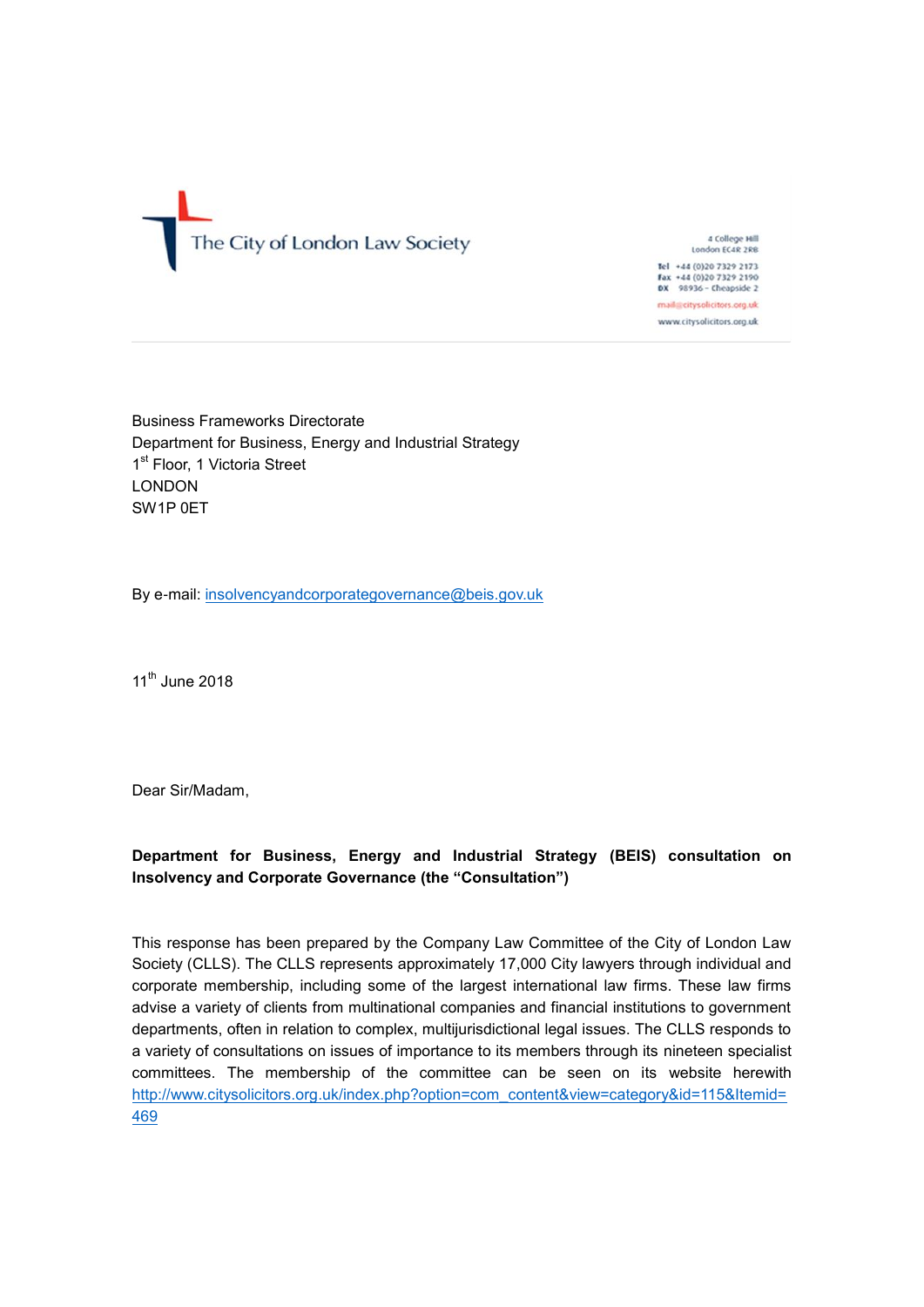#### **Overview**

In their report of the joint inquiry into the collapse of Carillion, the Work and Pensions Committee and Business, Energy & Industrial Strategy Committee acknowledged that *"companies collapse [and corporate failure] is an inevitable part of the business cycle"*. Before concluding that the recent high-profile corporate failures of BHS and Carillion have exposed an urgent need to change the law, ongoing investigations and enforcement actions against directors and auditors should be allowed to run their course. There is a significant risk that the understandable anger and frustration resulting from these high-profile failures results in the problem being misdiagnosed as a problem with the substantive law itself, when it may in fact be attributable to the ability and incentives of regulators (and, where appropriate, private actors such as creditors and shareholders) effectively to enforce the substantive law as it already exists. The independent review of the Financial Reporting Council (FRC) and the greater powers given to The Pensions Regulator, are important steps in this regard.

On the whole, we believe that the UK's company and insolvency laws work in harmony to promote high standards of business conduct while also encouraging investment and entrepreneurship. Although the Consultation raises some legitimate concerns that we agree could be addressed, many of its proposals would have far-reaching consequences that would tend to undermine foundational principles of UK corporate law (such as limited liability and the duty of undivided loyalty that directors owe to their company) and certainty of contract, while having other unintended and adverse effects, including for creditors and employees in the UK. In our view the proposals will be likely to have a chilling effect that will result in genuine opportunities to turn failing business around, not being pursued.

We would observe that the general approach of UK law has been to allow those creditors who are able to adjust the terms on which they lend (i.e., financial creditors) to use contract and insolvency law to protect their own interests as they think best. Where it is thought that employees, pensioners, suppliers and other stakeholders are deserving of greater protection, this can be regulated for specifically, if necessary by reducing the powers or entitlements of shareholders or financial creditors. A primary function of corporate law is to establish the ends to which the directors should devote their efforts and for which they may exercise their powers, and to secure the loyal exercise of those powers within the constraints imposed by regulation and the consequences that may follow from breaking the company's contracts. There is a limit to the purposes that can be served by corporate and insolvency law, and by the 'soft' law on corporate governance, before it is undermined by internal inconsistencies.

Any proposed reforms of corporate and insolvency laws also need to be evaluated in their wider context. Aspects of the current law and practice in relation to financial and narrative reporting, corporate governance, executive remuneration and labour law, as well as tax policy, interact with corporate and insolvency laws to create a framework of incentives that affect the likelihood and severity of any corporate failure.

As the Consultation itself notes, there are already impending changes to the corporate governance regime, including requirements for directors to explain how they have complied with their duty under section 172 of the Companies Act 2006; mechanisms to facilitate more meaningful stakeholder engagement, and new corporate governance principles for unlisted companies. The excellent work done by the Financial Reporting Lab under the aegis of the FRC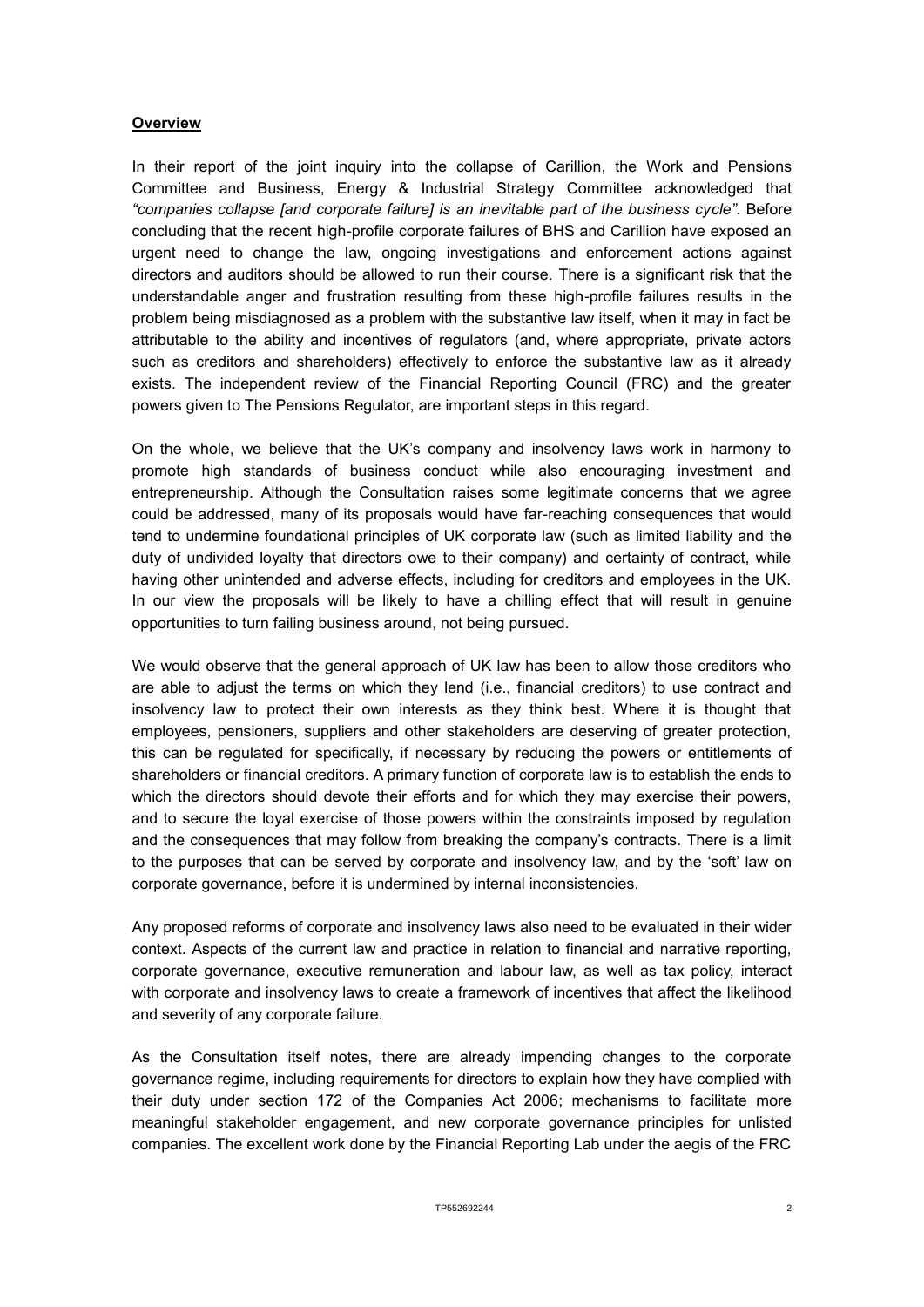in relation to risk and viability reporting is an example of how sharing and developing best practice in this area can make a real difference to the way that boards think about these important matters. All these developments will help to change the environment in which the corporate failures that provide the background to the Consultation arose.

We would also observe that, during May 2016, the Government published a consultation seeking views on measures to update the UK's corporate insolvency laws. The Insolvency Service then published a summary of responses to this consultation during September 2016. However, this Consultation does not reference that earlier consultation. In our view, the proposals in this Consultation need to be considered together with that earlier, more wideranging consultation.

#### **Sales of Businesses in Distress**

# **Q1. Do you think there is a need to introduce new measures to deal with the situation outlined?**

No.

1

In the large majority of cases, sales of distressed subsidiaries are undertaken for legitimate reasons. Typically, the parties genuinely and honestly believe that, under new ownership, a business in need of additional capital, or a more skilled or more focussed management team, can be turned around and rescued. But sometimes distressed subsidiaries will ultimately fail despite a change of ownership and despite the new owner's best efforts. The question should therefore be whether the prospect of personal liability being imposed on the directors of the holding company, in the given circumstances, is more likely to result in a better outcome for the subsidiary's creditors (and, potentially, other stakeholders) than would be the case under the current regime, where there is no such liability. Relatedly, could imposing a duty of this nature on the directors of the holding company be expected to have other undesirable effects (e.g. on shareholders, creditors or employees of the holding company, or on the wider community)?**<sup>1</sup>**

Most problematically, the proposed duty would conflict with, and undermine, the core duty of loyalty which the directors of the holding company owe to the holding company itself. If the holding company is a UK company and not itself financially distressed, this core duty is the duty of the directors to exercise their powers in the way they consider in good faith to be most likely to promote the success of the holding company for the benefit of its shareholders, having regard to, among other things, the interests of other creditors and employees. What is in the interests of such a holding company (and its shareholders and other stakeholders) will often be diametrically opposed to what is in the interests of the creditors of a distressed subsidiary. If the directors of the holding company have an opportunity to recover some value on the investment in the distressed subsidiary by selling it to a third party and withdrawing the holding company's financial

**<sup>1</sup>** We refer in this submission to the proposed new 'duty' on the part of the directors of the holding company. In circumstances where liability is imposed as a result of a person's having acted (or failed to act) in a particular way in particular circumstances, in the light of the knowledge he or she had or ought to have had and the alternative courses of action he or she could otherwise have taken, it is apt to describe that liability as arising consequent upon a breach of a duty.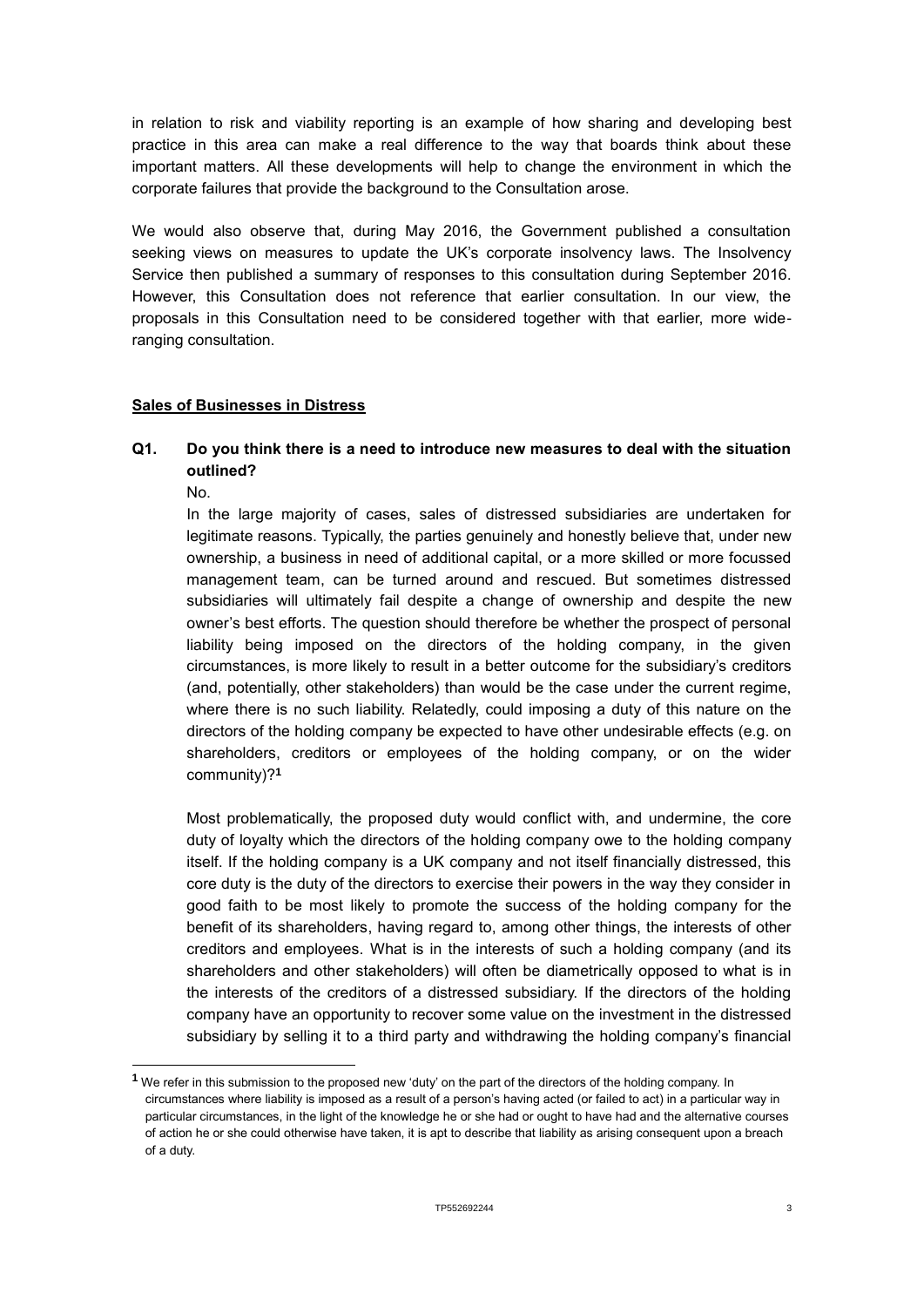supports (which actions would be in the best interests of the holding company and its stakeholders), but they have a reasonable suspicion that the buyer of the subsidiary may be over-optimistic in evaluating the prospects for a turnaround, or unable successfully to execute that turnaround, is it in fact right that the holding company should forego the opportunity to recover that value through sale, and instead put the distressed subsidiary into liquidation or administration (which, almost inevitably in the UK, would lead to its demise)? If such a duty were to be imposed, the effect would be that the interests of the holding company (which subsume the interests of its own shareholders, creditors, employees and other stakeholders) end up being practically 'subordinated' to the interests of the subsidiary's creditors.

This situation becomes even more intractable where the holding company itself is financially distressed and where the sale of the relevant subsidiary may be critical to the survival of the holding company. In such a situation, the primary duty of the directors of the holding company may well be owed to its creditors, meaning that the 'subordination' to the interests of the subsidiary's creditors noted above would be particularly stark. Creditors can and do lend to different group companies, taking security over different assets and shares in other group companies, with full knowledge not only of the potential risks but also of the 'rules of the road' in circumstances of financial distress. It would upend settled principles of law if the creditors of a holding company were to face the prospect that the powers of the holding company's board (or, if displaced by an insolvency officer, the liquidator or administrator) would in certain circumstances require to be exercised in a manner adverse to the interests of the holding company to which they have lent. This is potentially enough to make normal group financing structures untenable and could significantly impair the value of existing credits, which could in turn give rise to challenges under human rights law (e.g. under Article 1 of Protocol 1 to the European Convention on Human Rights). It could also raise the cost of credit for UK companies generally, because one effect of the duty will be to require holding companies to bear greater losses than they would otherwise have to bear. Whether there would be any off-setting reduction in the cost of credit extended to subsidiaries seems to us to be doubtful: we believe that the fissure created by this novel exception to the principle of limited liability will have the preponderant effect.

Another potential source of conflict arises from the fact that, under the articles of association of most UK companies, the directors are required to take (or refrain from taking) specified action set out in a special resolution passed by the shareholders of that company. That could include a direction to sell a particular subsidiary: which course of action (that prescribed by shareholders or that dictated by the proposed new duty to put the distressed subsidiary into liquidation or administration) would the directors be required to follow?

In short, the proposal seeks to impose a duty of care on the directors of a holding company that is directly opposed to the duties which they owe to the holding company and its own shareholders, creditors and other stakeholders. And it is on the basis of a settled understanding of those fiduciary duties that people have invested in, and lent to, companies.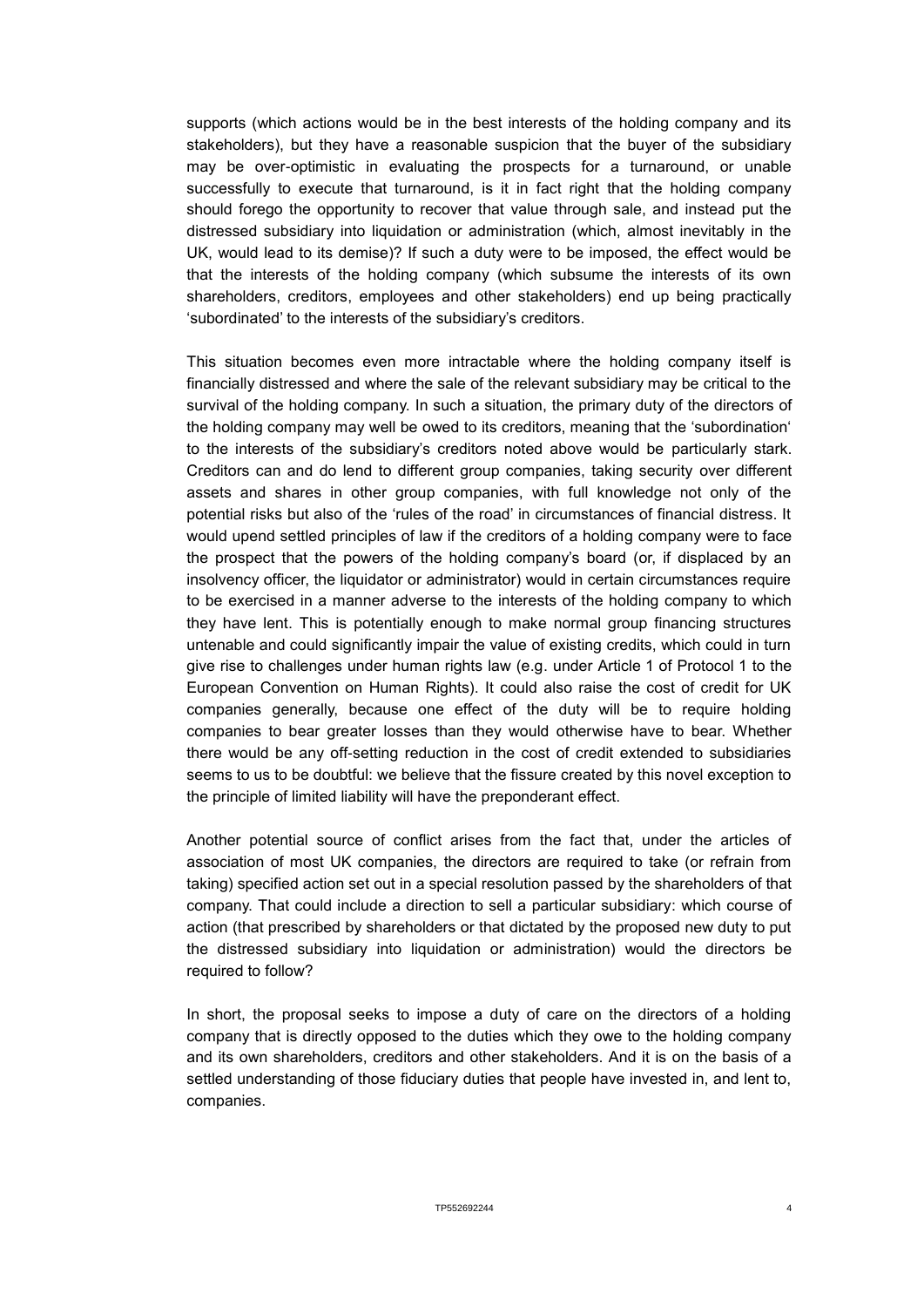The new duty would in any event replicate existing duties to which the directors *of the distressed subsidiary* are already subject, but in a different and distorted way. To comply with the new duty, the directors of the holding company would be required to conclude that the sale would lead to a better outcome for the creditors of the subsidiary than placing it into liquidation or administration, whereas the directors of the subsidiary would be required to conclude (in order to avoid liability under section 214 of the Insolvency Act 1986) that, despite the sale, there is (still) a reasonable prospect of avoiding insolvent liquidation. These are different standards, so it is conceivable that the new duty imposed on the directors of the holding company could be breached in circumstances where the existing duty owed by the directors of the distressed subsidiary had not been.

It is not obvious that the existing duty of the directors of the subsidiary under section 214 is not appropriately calibrated. As noted above, it currently requires those directors to consider, on a continuing basis, including at the time of and after any sale of the subsidiary, whether there is (still) a reasonable prospect of avoiding insolvent liquidation. In our view, the issue is not that the existing law is inadequate but rather that it is potentially not being effectively applied or enforced. Guidance given to directors at the time of their appointment could make it clear that there is a greater risk of personal liability where a company is in financial difficulty and that in certain circumstances they may have a duty to put the company into administration to avoid further loss to creditors.

We also do not believe that the directors of the holding company are in a better position than are the directors of the subsidiary, to decide whether the subsidiary should or should not enter liquidation or administration. In any event, under existing law, liability under section 214 can be imposed on shadow directors and de facto directors, including (in appropriate circumstances) a holding company. The concept of the shadow director was developed precisely in order to *deter* third parties from usurping the role and responsibilities of the actual directors. It ensures that the right individuals are held to account. Yet the proposed duty actively encourages the directors of the holding company to override the directors of the distressed subsidiary.

If the directors of the subsidiary have carefully and honestly formed the view that a sale offers the best chance of a successful turnaround, but the directors of the holding company – with one eye to their personal liability – conclude that it is safer for them to put the subsidiary into liquidation or administration, the outcome is likely to be worse for the stakeholders of the distressed subsidiary, who could rightly have complained that it would have been a breach of duty for the directors of the subsidiary to put it into administration rather than facilitating a sale.

Even if these problems relating to conflicting duties could be satisfactorily resolved, which we doubt, further difficulties arise. What degree of confidence would the directors of the holding company need to have in order to avoid liability on the basis that they 'could reasonably have believed' that a sale was the better outcome? This is not a question about reasonable belief as to existing facts, but rather about what it is reasonable to believe about possible future states of the world. Looking into the future and ascribing probabilities to various outcomes is an inherently uncertain exercise, worryingly susceptible to hindsight bias. Faced with this uncertainty and the prospect of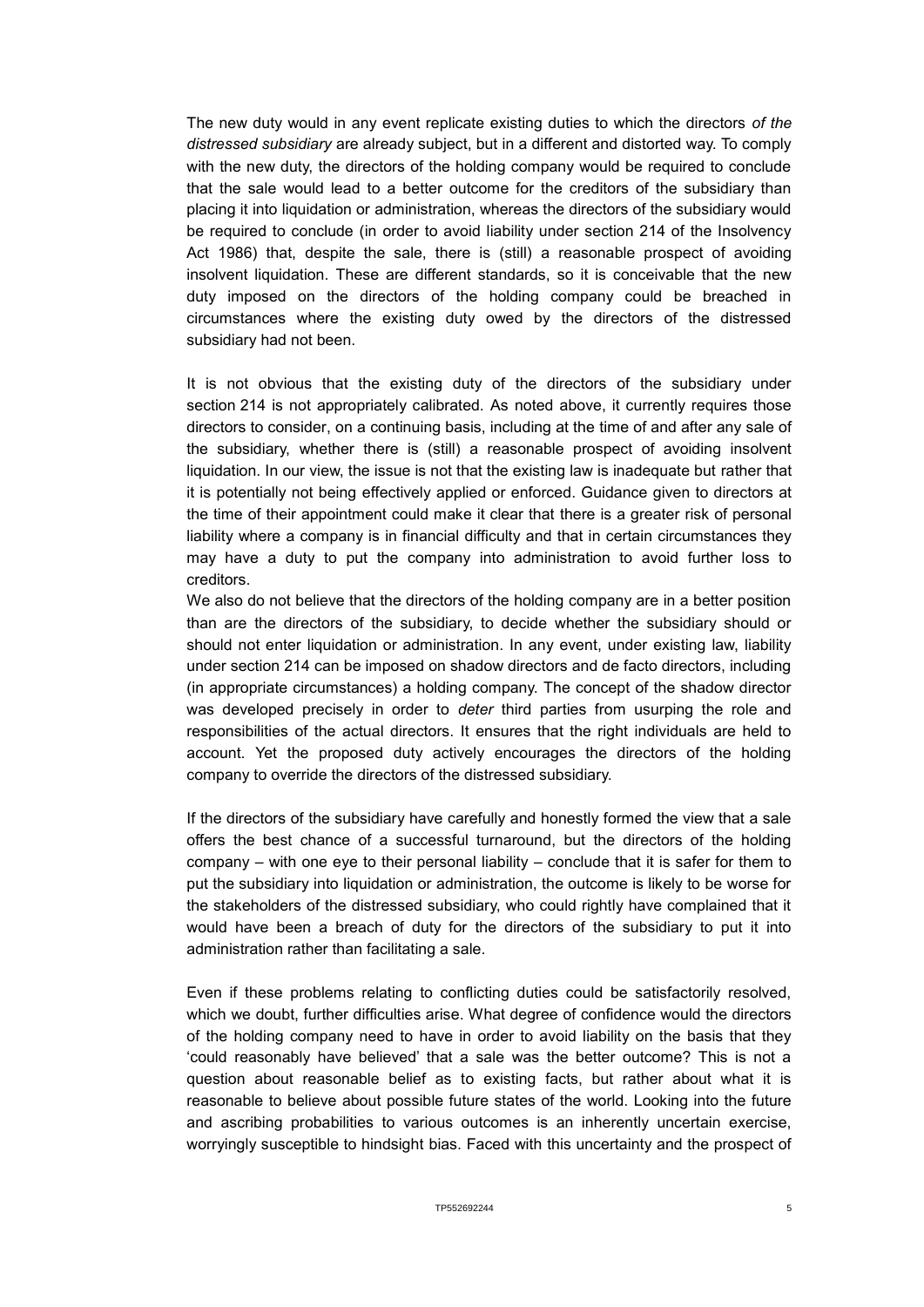personal liability, who could blame directors for resolving that uncertainty by putting the distressed subsidiary into liquidation or administration? In turn, that must increase the risk that potentially viable turn-around opportunities will not be taken, to the detriment of the subsidiary's stakeholders.

It is important that directors should be clear as to what steps they are expected to take to avoid liability, particularly as it is suggested that they would need to do more than just asking questions and accepting assurances. This could have significant cost implications if directors of holding companies have to arrange some form of financial and commercial due diligence on the prospective buyer's plans and capabilities. For obvious reasons, prospective buyers (and the directors they appoint to the board of the subsidiary) are unlikely to be willing to share their commercial and financial plans with the seller and its directors.

The new duty would appear to require directors of the holding company to consider the interests of creditors of the subsidiary at the time that the sale was entered into. However, for some stakeholders of the subsidiary, such as employees (who may continue to be employed after the sale, as opposed to the situation if the relevant company immediately went into an insolvency process) and even for creditors who will be repaid in the intervening period between the sale and the commencement of the insolvency process (e.g. from the proceeds of new equity or finance injected by the purchaser), the sale might provide a better outcome than if the company immediately entered into an insolvency process. The sale could therefore harm some creditors while benefitting others. How should the directors of the holding company weigh the distribution of pain in various possible future states of the world? Should the directors give different weight to the interests of those creditors who choose to give further credit to the company despite its distressed state and/or after new security is granted, compared to those who extended credit in a time of financial health?

What relevance and weight would be given to the fact that the holding company (or another of its subsidiaries) may have provided support or assistance as part of the sale arrangement, which it would have no legal obligation to provide had that not been contractually agreed with the purchaser? For example, the selling group may waive some or all of outstanding intra-group debt, allow the relevant company continued use of a valuable trade mark for less than market rate, or provide transitional services at cost*.*

The new duty also raises a concern that directors may not pursue genuine opportunities for a business rescue by a sale of shares, due to fears that they may become personally liable. Directors may therefore decide to pursue a sale in conjunction with a standard insolvency process, including a pre-packaged sale. This course of action may disadvantage, in value terms, creditors, employees and other stakeholders.

It is not clear from the consultation whether the duty would apply only to the directors of UK holding companies, or also to non-UK holding companies, or to the equivalent officers of any ultimate controlling entity or even the ultimate beneficial owner. The basis for imposing, and practical enforcement of, any such duty against the directors of a remote, non-UK holding company, is also fraught with difficulty. Would this consideration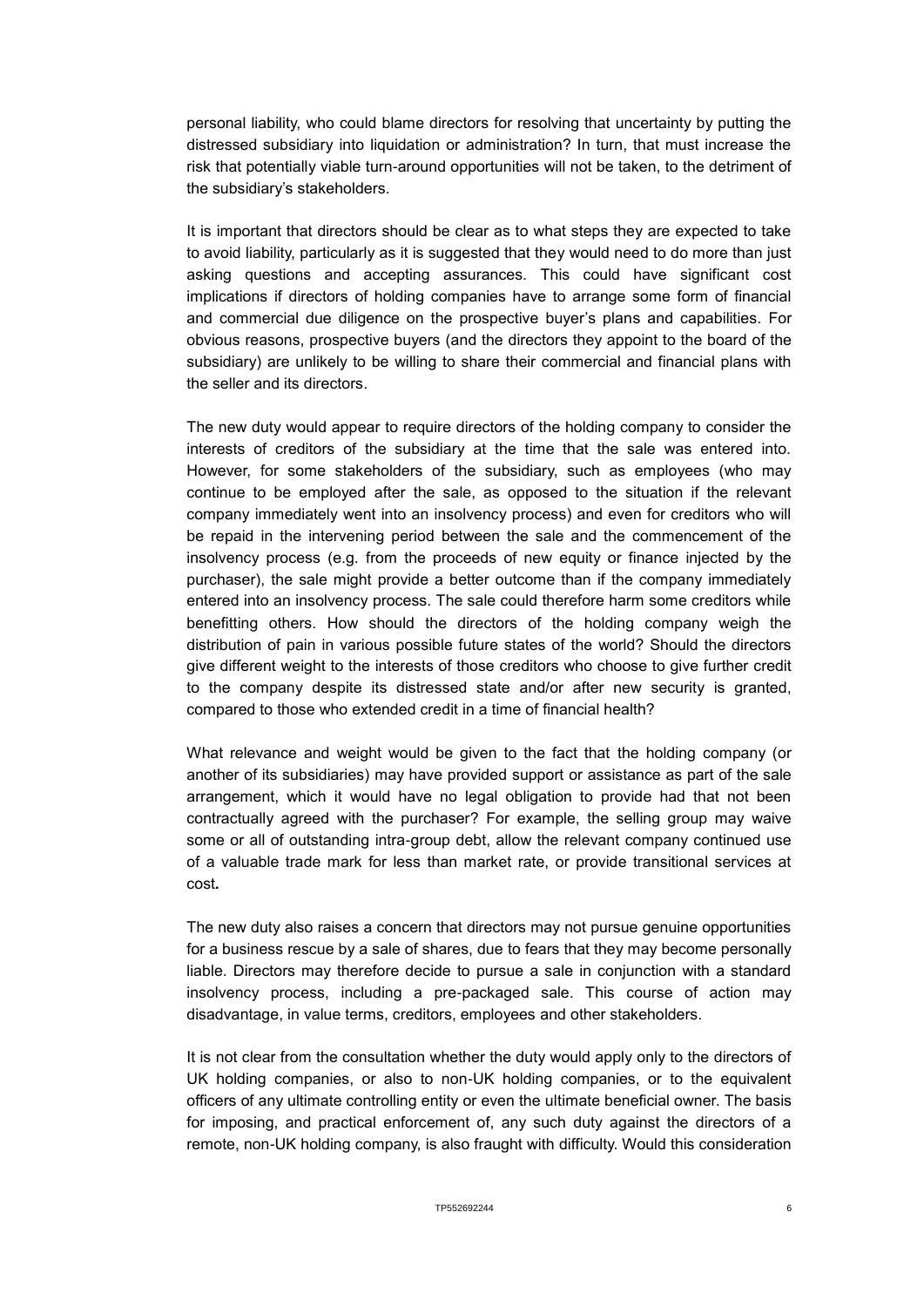encourage the formation of offshore holding companies for UK trading subsidiaries? Similarly, would the regime apply to the directors of a UK holding company that sold a non-UK subsidiary which subsequently entered an insolvency process outside the UK? Would it matter if the large majority of the employees or creditors of the subsidiary were within or outside the UK? It is not clear whether it is only UK financial creditors or UKbased suppliers (if such a categorisation is meaningful) or UK-based employees who are intended to be protected by these proposals.

Other difficulties that would need to be resolved would include the question of how to treat 'indirect' sales (i.e. a sale by the ultimate holding company of a solvent intermediate holding company, which in turn holds the shares in the distressed subsidiary) and the possibility that transactions could be structured differently so as to fall out of scope (e.g. through an issue of new shares and cancellation or repurchase of existing shares, instead of a sale of shares). The proposal that the duty would apply only in relation to 'large' subsidiaries would also seem to invite the possibility that the employees and business of an insolvent subsidiary might be divided into a number of smaller subsidiaries before the sale.

In our view, there should be extreme caution regarding the introduction of legislation that imposes a significantly higher degree of risk for directors of holding companies than other jurisdictions unless the rationale for the legislation can be clearly justified (which we do not consider to be the case with the current proposals), as the result will inevitably be that businesses will incorporate in other jurisdictions and look less favourably on investing and operating in the UK.

## **Q2. Should the new measures be limited to the sale of a subsidiary or should a new measure extend to any act procured by the parent (through its directors), which operates to the prejudice of the creditors of the subsidiary once that subsidiary is insolvent? Might such measures create material conflicts for directors? If so, how might they be resolved?**

For the reasons outlined above, we do not support the introduction of the proposed new duty. If it were to be extended to apply to other measures in addition to sales of shares, this would exacerbate the problems we have identified. For example, there is a risk that it could require a holding company to continue providing financial support or other resources (e.g. access to know-how or intellectual property, central functions) to its distressed subsidiaries, even if there is little or no commercial justification in doing so and where this prejudices the rest of the group. If that were to be the case, it will discourage holding companies from providing such support to their subsidiaries in the first place, undermining the undoubted benefits of conducting business through subsidiaries and making it more difficult to rescue distressed businesses in the first place. We see this as a critical point, because the provision of financial support and other intra-group arrangements within corporate groups is commonplace and, in many situations, will help the recipient to return to financial health.

More generally, it would be undesirable for the directors of a solvent holding company to have to consider whether each and every act which might or might not be done by them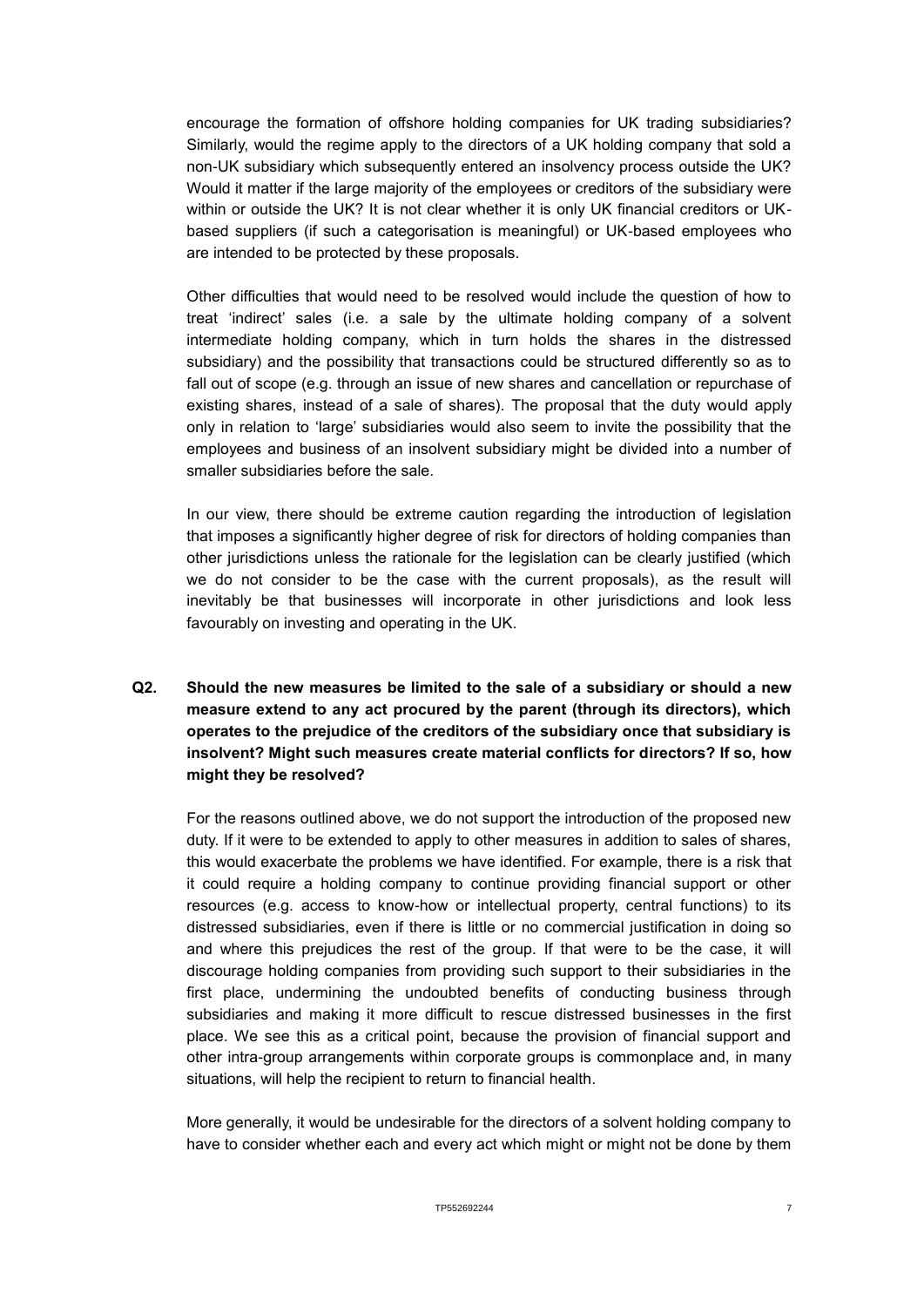in that capacity, would be likely to operate to the prejudice of the creditors of the subsidiary in a hypothetical future insolvency of that subsidiary. Should the interests of the creditors of an immaterial subsidiary be able to dictate the behaviour of its much larger holding company or fellow subsidiary? We think that they should not.

Our comments in relation to Q1 above take up the problem of material conflicts.

## **Q3. Should the target be the parent company directors responsible for the sale? If not, who else should be targeted; or who in addition?**

We do not consider the proposal to be appropriate or required. In our view, for as long as our corporate law is based upon the fundamental precepts of limited liability and separate legal personality, with delegated management under a board of directors, it is those directors (including, importantly, shadow directors and de facto directors) alone who should be held responsible. To make parent company directors personally responsible for a sale focusses on the wrong 'target' and would place those directors in intractable conflict situations.

If one were to look for others to 'target', one should keep in mind that there are many situations in which creditors themselves, through their own self-interest and focus on short-term returns, culminating in their unwillingness to agree to a restructuring, could be seen as being as much to 'blame' for the failure of the borrower-subsidiary, as are the directors of the holding company. Indeed, it could be argued that large financial creditors are uniquely well-placed to monitor their borrowers and spot early signs of distress.

Separately, the footnote on page 10 of the Consultation is vague and potentially very broad. Who are persons 'connected with' a director? There is no basis in law for imposing a duty of care on a person who cannot bear culpability – in any meaningful sense – for the bad outcomes which the duty seeks to prevent given that they are not able, practically, to influence the future conduct of the entity that has been sold or the decision to sell. Such people may have no way, in practice, to influence or prevent the behaviour targeted. Ordinary principles of accessory liability (which require a degree of knowledge and some act or omission that contributed causally to the bad outcome) are appropriate. No-fault liability for corporate failure, simply by virtue of being 'connected' to a director, would be a novel and inappropriate development.

## **Q4. How can we ensure that there is no impact on sales which genuinely seek to rescue distressed businesses, or bring new investment into distressed businesses?**

In our view, it will not be possible to ensure that there is no impact on sales which genuinely seek to rescue distressed businesses, because the number of such sales that are attempted in the first place will inevitably be reduced due to the incentive that holding company directors would have to place the distressed subsidiary into an insolvency process.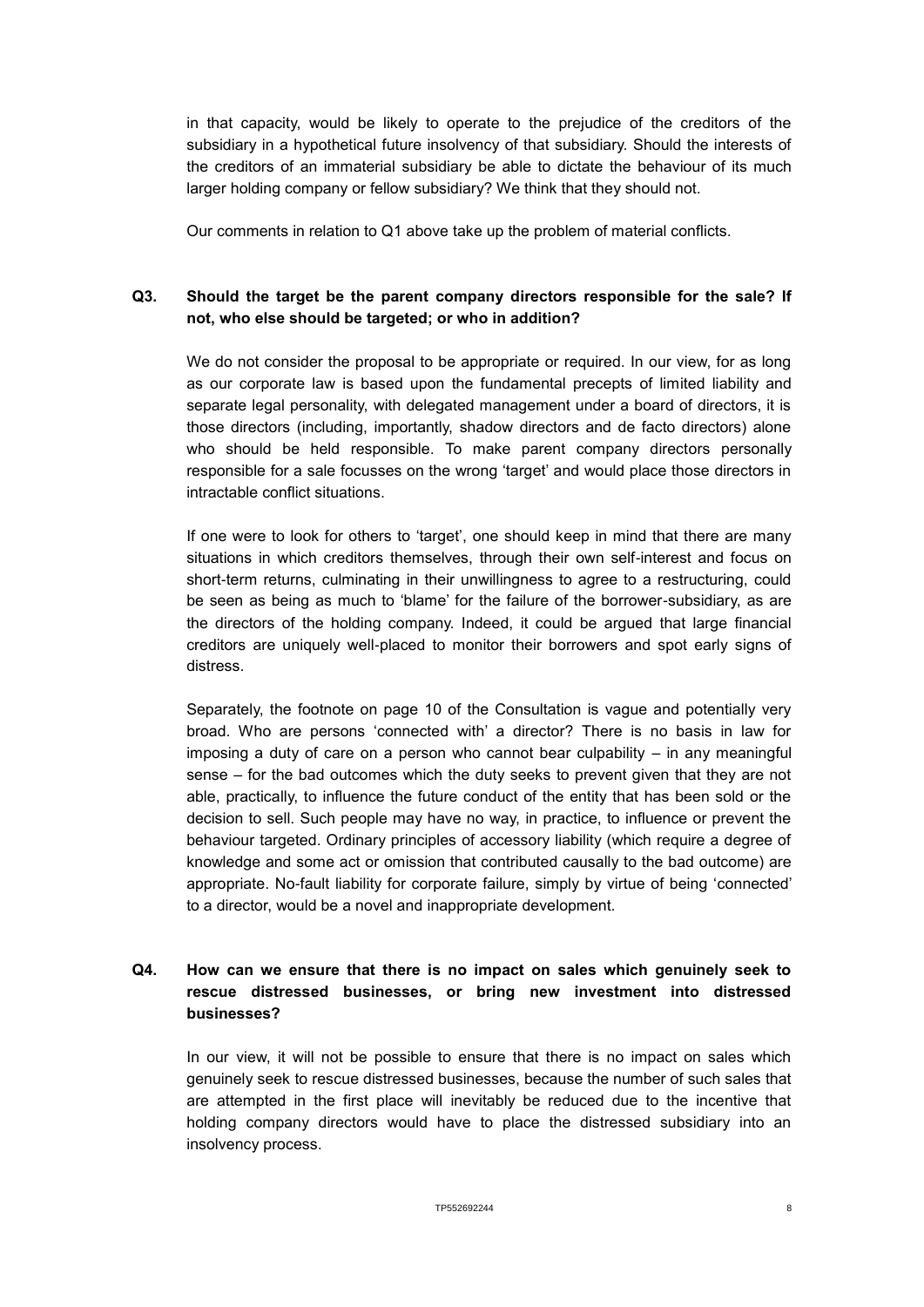The proposal also does not take into account the legitimate interests of potential purchasers. We have already noted above that purchasers will be highly unlikely to be willing to divulge details of their turnaround plan. It may also require diligence on the purchaser's sources of financing (see below) which may also be unwelcome, requiring disclosure of sensitive financial information to the selling holding company or its advisers. A seller board may go further and require binding obligations on the purchaser which will, in practice, be very difficult for a purchaser to agree to. A purchaser will not commit a "blank cheque" to achieving a successful turn-around of the target company and even committing to a multi-year turn-around plan may be difficult. The underlying business will be vulnerable to wider market forces (e.g. level of consumer demand, interest rates etc.) meaning that the turn-around may fail despite the best efforts of the purchaser and the company. In such a situation, the purchaser will want the flexibility to change approach, including ceasing to inject additional capital and instead commencing an insolvency process. The net effect is that the proposed new duty risks deterring purchasers with valid business plans and good intentions from acquiring distressed assets.

One possibility we considered was whether it would be feasible to provide for a safe harbour that would protect the holding company directors against liability if they could demonstrate that they had received reasonably satisfactory evidence that the buyer had sufficient financial resources to support the business's working capital requirements for at least the next 12 months, assuming forbearance by other creditors. One difficulty with this, however, is that assuming such forbearance may be an unrealistic counterfactual. The distressed subsidiary may foreseeably require a financial restructuring after the sale, such that its survival may be dependent not only on the actions and capabilities of the buyer in running the business, but also in negotiating a restructuring, and on decisions made by the subsidiary's creditors after the sale, who may well be different persons. There would obviously be a cost in having to provide such evidence and there would still be a question as to whether the evidence provided was reasonably satisfactory or not.

#### **Value Extraction Schemes**

#### **Q5. Are new tools needed to enable insolvency office-holders to better tackle this behaviour? Or could existing antecedent recovery powers be expanded to ensure this behaviour is tackled?**

No.

On page 14, the Consultation suggests that existing rules may be insufficiently robust to counter sophisticated modern transactions which unfairly strip value from a distressed company. However, we consider that existing rules in relation to directors' duties under the Companies Act 2006 and the avoidance of transactions under the Insolvency Act 1986 are already largely sufficient to address this type of behaviour. For instance, the example given on page 15 of the Consultation would arguably fall foul of the directors' duty to promote the success of the relevant company under section 172 of the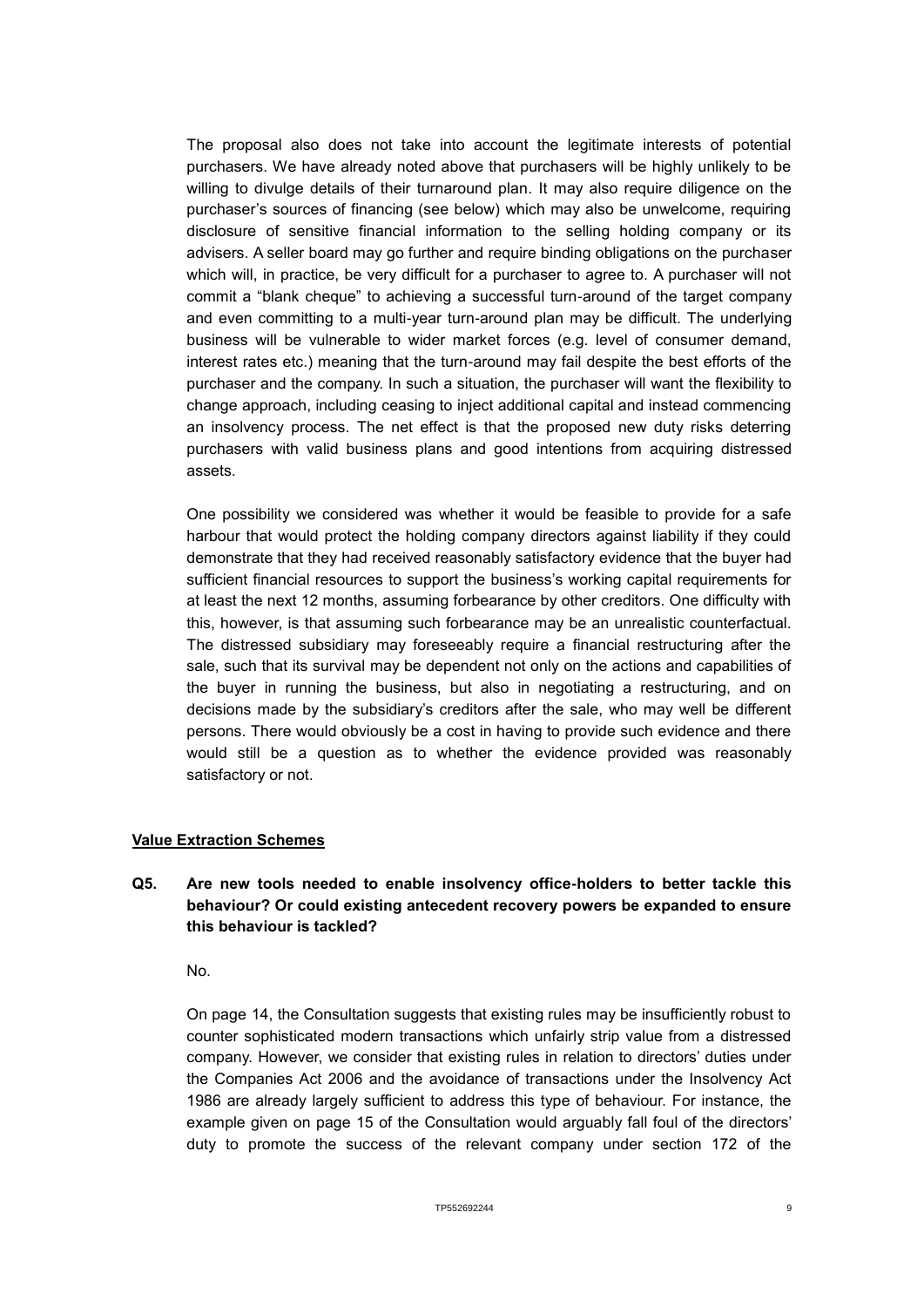Companies Act 2006, as well as the rules against extortionate credit transactions in section 244 of the Insolvency Act 1986. Similarly, references in the Consultation to a transaction not 'adding value' raises the possibility that the envisaged transactions could be undervalue transactions for the purposes of section 238 of the Insolvency Act 1986. In particular, we note that section 172(3) of the Companies Act 2006 establishes a duty on directors to consider the interests of the company's creditors when the company is in financial difficulty. This duty already requires directors in the scenarios envisaged to consider the interests of the company's creditors and, in particular, whether they would be better off if the company entered into the relevant arrangement or if it entered into an insolvency process instead.

It should also be borne in mind that voiding otherwise valid contracts between sophisticated parties on the basis that they were 'unfair' or 'commercially unreasonable' and entered into in circumstances of financial distress, would undermine the freedom and sanctity of contract for which English law is rightly held in high regard. While it is true that contractual terms can be invalidated under the Consumer Rights Act 2015 (in consumer contracts) and under the Unfair Contract Terms Act 1977, the techniques deployed in this legislation generally are to invalidate certain clauses per se, and not to invalidate or re-write essential terms such as price. To use concepts such as 'fairness' and 'commercial reasonableness' to re-write the parties' bargain, or invalidate their bargain entirely (presumably leaving them only with an unsecured claim in unjust enrichment to the extent that consideration has passed) should require the strongest justification.

If measures in this area are to be introduced on the basis of the Consultation, they should ideally develop the rules already in existence. For example, section 244 of the Insolvency Act 1986 (regarding extortionate credit transactions) could potentially be amended slightly to address some of the concerns highlighted in this section of the Consultation so that it referred to disproportionate or commercially unreasonable transactions, which would help to focus on the matters raised in the Consultation without introducing sweeping changes to the legislation. Any measures introduced would need to be responsive to the fact that it is difficult for the court to make judgements about what is and what is not reasonable or fair in a market context without clear legislative guidance. It is also important for any measures to provide sufficient certainty as to the tests that would be applied to determine fairness for potential investors and companies to be able to decide that their proposals fall on the right side of the "fairness" dividing line. Otherwise, they will not be willing to invest.

## **Q6. Do you agree the Government should introduce a value extraction scheme reversal power as outlined above? Do you agree that the insolvency test in the current powers is not appropriate in the circumstances outlined above?**

No.

Transactions in distressed situations almost by definition take place in extreme or unique circumstances. In many cases, the proposal for new investment may be the company's only alternative to entering into an insolvency process. In such a scenario, it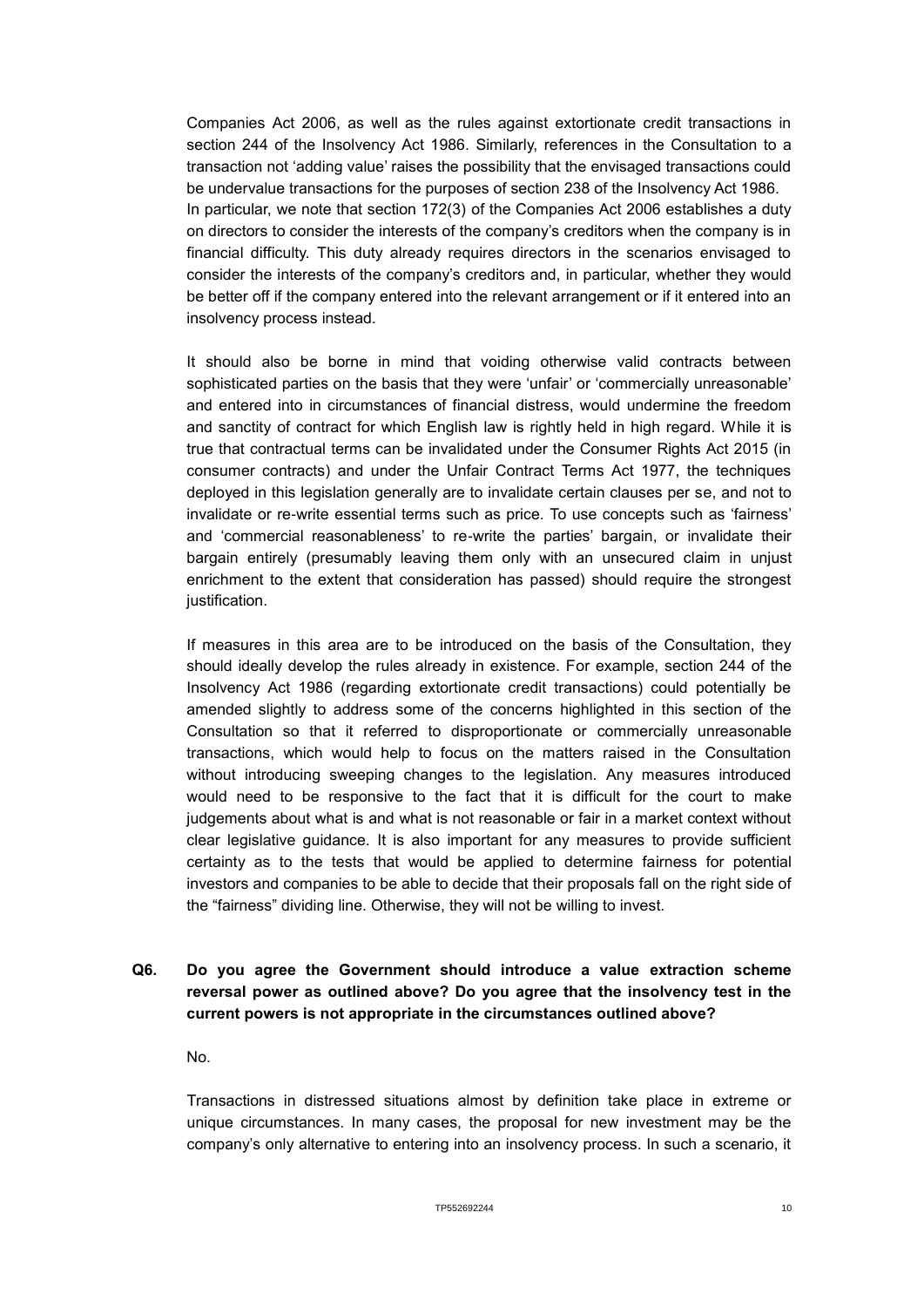may be difficult to determine whether or not the terms of the investment are fair or market standard, since there is no established market in relation to that particular investment. This will create challenges both for the company and investors concerned and whoever brings a claim under these proposed rules. In cases where a company is in financial distress, any investor providing new funds is likely to want to be treated 'better' than existing creditors, as it is taking risk at a time when there is an increased risk to the funds provided. If the test is whether they will be in a better position that other creditors, this will almost inevitably be the case because, for example, they will want some preference or security to reflect the risk they are taking. The issue we think the Government is seeking to address is whether the degree of preference is "unfair" in some way.

If 'new money' is taken by a company on terms and in circumstances where no reasonable board of directors could have believed that so doing would be in the best interests of the company, then a claim will prima facie lie against the directors for breach of duty. A claim may also lie against the relevant creditor as an accessory to such breach, or potentially also under the existing avoidance provisions of the Insolvency Act 1986. However, to revise the standard of review in such cases to one that requires the directors and an unconnected third party creditor, dealing with each other at arm's length, both to be confident that the transaction will pass some objective test of 'fairness' when judged with the benefit of hindsight, will throw our corporate laws into a state of great confusion and uncertainty and either raise the cost of credit or reduce its availability.

Again, we think that the issue is not the inadequacy of existing law but potentially inadequate enforcement powers. "Value extraction schemes" are difficult to define because they rely on subjective concepts about what is "fair" or "reasonable" or "market practice". The trigger would need to be clear, not a hindsight test which creates real uncertainties. If the trigger can be clearly and objectively defined, then it could be made subject to a solvency statement test similar to the s643 CA 2006 solvency statement – with liability determined by whether the directors had reasonable grounds at the time for making the statement. The merits of this test is that it is already well understood and is already used to cover one type of value extraction i.e. capital reductions for private companies.

# **Q7. Could the proposal adversely affect the availability of finance for distressed companies? Could it have other adverse effects? If so, how might the proposal be modified to mitigate these effects? Are there any protections that should be given to investors?**

An inevitable consequence of these proposals is that they would create uncertainty for investors as to the security of their investments and the confidence they could place in their expectations. It seems that the risk potential investors could face could exceed the amount of new money invested and the amounts received from the company in which the investment is made. Other things being equal, this would be expected to make investors reluctant to provide investment that may help rescue distressed businesses. It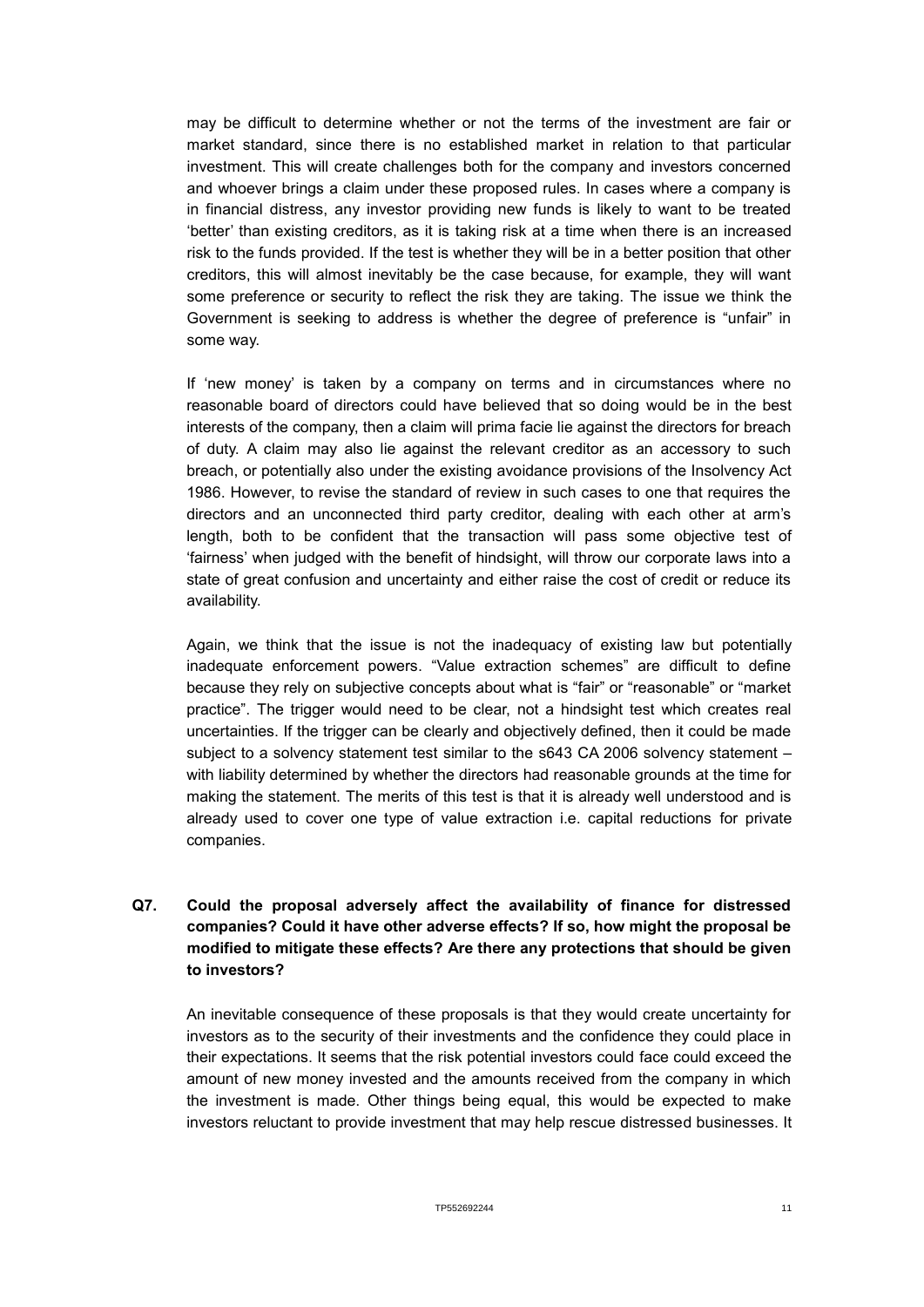is also likely to lead to such investments becoming more expensive for distressed companies, since investors will price this uncertainty into their investments.

**Q8. How could the proposal be developed to ensure that only those schemes which unfairly extract value and harm the interests of other creditors can be challenged by the insolvency office holder? Should concepts such as "unfair" and "excessive" be defined or left to the courts to develop through case law?**

It would be helpful to ensure that the relevant concepts are defined as specifically as possible in order to provide the maximum amount of certainty for companies and investors. This is particularly so given that courts are understandably reluctant to make judgements about commercial reasonableness.

In particular, it would be helpful to provide safe harbours for the many types of transaction in this arena that may be legitimate, such as:

- director remuneration newly appointed directors in a distressed scenario will be operating in a challenging and stressful environment. Accordingly, directors may require sufficient remuneration in order to assume the extensive responsibilities that are incumbent upon directors in distressed scenarios;
- $\bullet$  limited options available for the company it is often the case that a company has limited options for new investment in distressed scenarios. The wrongful trading provisions in section 214 of the Insolvency Act 1986 give directors a powerful reference point in order to decide whether entering into the relevant transaction is appropriate. Accordingly, companies should not be discouraged from pursuing their only available lifeline, even where this lifeline may be deemed excessive in other contexts; and
- management fees management fees are often structured so as to provide a return on investment. Payments in those scenarios may be viewed as more sinister than they actually are, when looked at in hindsight and in the round.

More generally, investors specialising in distressed situations structure their investments in order to address the inherent significant downside risks in these contexts. This usually results in higher interest rates, senior ranking security packages and tighter financial covenants and information rights than might be found in an investment grade context. However, it is important to bear in mind that these provisions may be proportionate in distressed circumstances in order to protect investors from downside risk. Any new restrictions imposed in this area could have the unintended consequence of reducing the availability of rescue finance in distressed scenarios.

We would also reiterate the point we made in our answer to Q6 above, namely that it is difficult to conclude what should be considered 'market standard' or 'fair' (or, at least, not 'unfair' or 'excessive') for these purposes, since the circumstances around a particular investment are often fact specific. We see particular difficulty in formulating a test as to whether the interests of other creditors are unfairly harmed or not.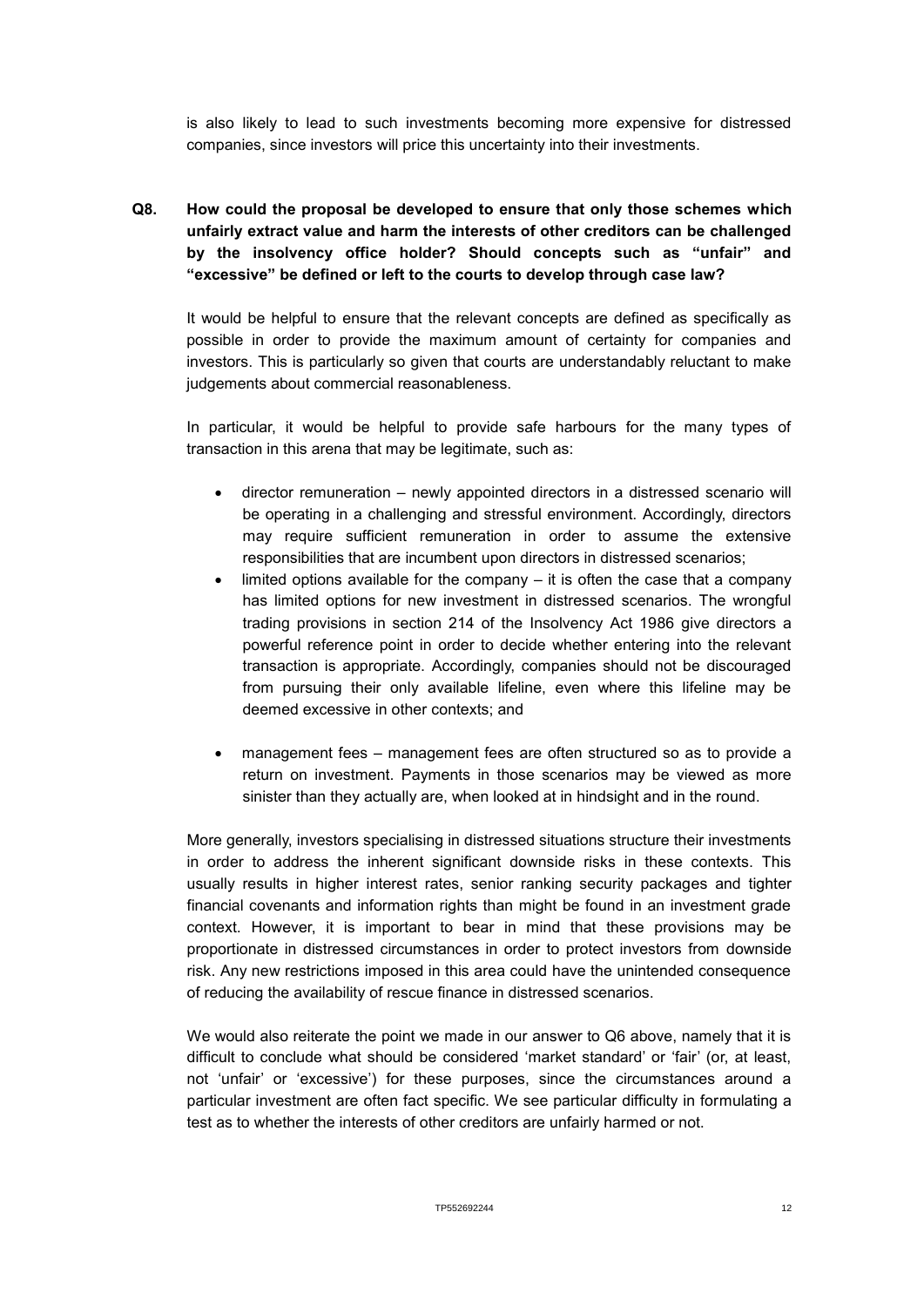Where it is objectively reasonable for directors to believe, based on the facts available to them at the time, that the proposed arrangement would benefit the company (or its creditors depending on the relevant circumstances) then the relevant arrangement should not be made more vulnerable to challenge than is currently the case even where, with the benefit of hindsight it becomes apparent that arrangement did not deliver the anticipated benefits.

#### **Dissolved Companies**

#### **Q9. Do you agree that there is a problem in this area and that action should be taken to prevent directors from avoiding liabilities and scrutiny by dissolving their companies?**

We agree and welcome this proposal, other than to suggest that there should be guidance around the circumstances and timetable in which the Secretary of State would seek to utilise these powers.

## **Q10. Do you agree that director conduct in a dissolved company should be brought within the scope of the Secretary of State's investigatory powers? Do you have any other comments on the proposal?**

We agree. We are not clear whether there would be any time limit on how far back the Secretary of State should be able to go. We think there should be a limited time period (except in cases of fraud) after which the Secretary of State would not exercise these powers.

#### **Strengthening Corporate Governance in Pre-Insolvency Situations**

## **Q11. Are stronger corporate governance and transparency measures required in relation to the oversight and control of complex group structures? If so what do you recommend?**

We note that many of the concerns in this area are already addressed by existing rules and practice, including under the Companies Act 2006, the Listing Rules and related disclosure regimes (including under the Market Abuse Regulation) and the UK Corporate Governance Code. In particular, poor record keeping is already a breach of duty. Failure to file the requisite returns at Companies House is in some cases a criminal offence. These failings would also be taken into account in disqualification proceedings against directors.

We would suggest that any measures adopted should be on the basis of best practice guidance rather than formal legislation. For example, it could be considered whether guidance already given to new directors by Companies House could include a section on good corporate record-keeping, some examples of scenarios where separate legal personality within corporate groups will be relevant, and an overview of directors' duties when companies are in financial difficulty.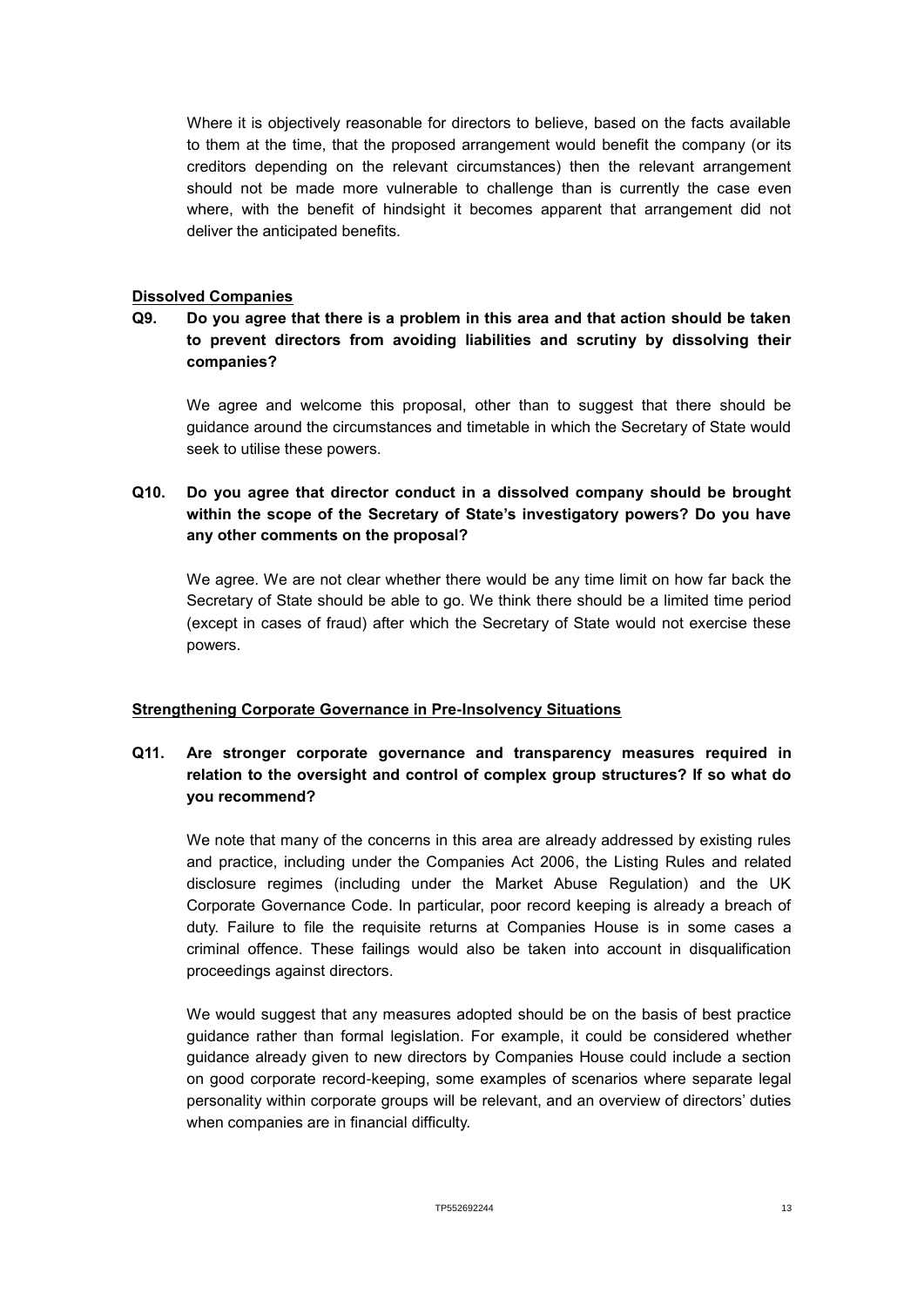Any more wide ranging reform in this area would also need to be capable of addressing the multinational dimension of many corporate groups, in order to ensure appropriate oversight and control.

**Q12. What more could be done through a revised Stewardship Code or other means to promote more engaged stewardship of UK companies by their investors, including the active monitoring of risk? Could existing investor initiatives to hold companies to account be strengthened (e.g. through developing the role of the Investor Forum)? Could better arrangements be made to ensure that lessons are learned from large company failings and controversies?**

Shareholders and directors have access to different information and face different incentives. The structure of modern capital markets (diversified, internationalised, and increasingly either entirely passive or trading with high frequency) makes it difficult to require shareholders positively to take steps to engage with the companies in which they have invested. At best, obstacles to those willing and able to engage should be removed. Some steps have been taken in this direction already. For example, the Takeover Panel has clarified that shareholders will not be presumed to have formed a control-seeking concert party by reason only that they join together in order to engage with management on matters which concern them. The Kay Review has also seen the advent of the Investor Forum, which applies collective (and, in some cases, public) pressure on companies. Transparency in financial and narrative reporting has enabled problems to be uncovered (sometimes by the media or by short sellers) sooner than would otherwise have been the case. Say-on-pay has resulted in real change that often goes unremarked because it happens behind the scenes. Shareholders often owe duties to third parties for the decisions they take on their behalf. It might be helpful to encourage those third parties to take more action to encourage shareholders and other intermediaries who advise them to take an active role in stewardship.

We agree that inquiries into the failure of large or high-profile companies (whether public or private) can provide useful lessons, provided that they are conducted fairly.

## **Q13. Do you consider reforms are required to the legal, governance and technical framework within which companies determine dividend payments? If so what reforms should be considered? How should they be targeted so as not to discourage investment?**

In our view, there may be some benefit in requiring public companies to disclose the amount of their distributable profits in their audited accounts. However, we also caution that some companies' share prices will be dependent on the assumption of a regular dividend payment, and that these companies may decide to 'create' distributable profits in a perfectly legitimate manner by upstreaming cash only immediately before they authorise the dividend. Accordingly, any such rule would need to allow companies to clarify whether they are able to 'create' distributable profits in order to pay dividends. Moreover, many older companies with substantial distributable profits fully adequate to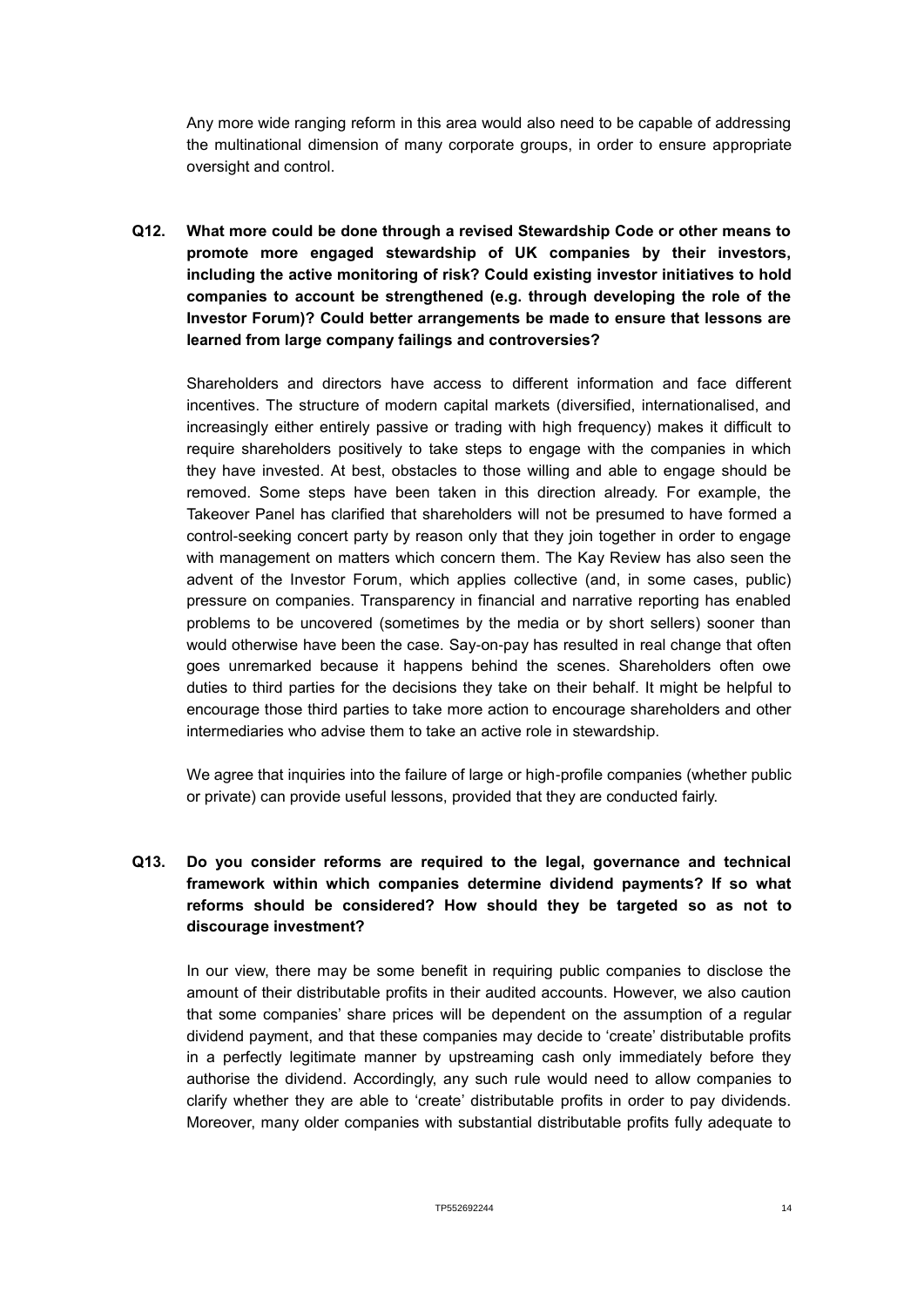cover dividends cannot calculate the precise amount of their distributable profits. Any disclosure requirement would need to take this into account.

Distributable profits are only part of the picture, however, as there are circumstances where the existence of distributable profits may not mean that the dividend is lawful. For example, the case of *BTI 2014 LLC* v *Sequana SA* [2016] EWHC 1686 established that the payment of a dividend can constitute a transaction defrauding creditors for the purposes of section 423 of the Insolvency Act 1986, even where there are sufficient distributable profits available to justify the dividend, depending on the purpose for which it was paid. In addition, the common law rule against paying dividends out of capital remains unaffected.

It could be explored whether there are alternative or additional measures that could be applied to control the payment of dividends given the complexity inherent in the current regime which involves consideration of interacting statutory, common law and accounting issues. The current rules, based on the Second Company Law Directive, are quite complicated and this is compounded by the complexity of the technical guidance issued by the ICAEW on realised profits. Instead of requiring distributable profits, for example, some jurisdictions impose a forward-looking solvency test. However, these rules potentially come with their own difficulties, such as in relation to the consideration of contingent liabilities and the degree of judgment involved in predicting how matters may in future unfold. If changes in this area are to be considered, they should be the subject of a separate and properly-considered consultation.

We note that the example on page 23 of the Consultation specifies that the company continued to make large dividend payments despite having a significant defined benefit pension fund deficit. We would caution against making any rules against paying a dividend in such circumstances. This is because it is possible for a company to manage its pension deficit and comply with its deficit recovery obligations whilst still being able to pay a dividend. Furthermore, as noted above, many companies' share prices are dependent on the payment of regular dividends. Preventing companies from doing so, even where they have sufficient distributable profits to justify paying the dividend, could significantly reduce their share price, which could also have an impact on their solvency or ability to sustain or grow their businesses, for example if it made it more difficult for them to raise capital.

The existing statutory rules in relation to dividends are derived from EU law. Accordingly, any significant reform in this area, at least for public companies, may have to wait until after the UK withdraws from the EU.

We recognise the tension inherent in the claims and expectations that creditors, pension schemes and shareholders make on a solvent company's cash flows. Generally speaking, solvent and profitable companies operate with a mix of permanent debt and equity funding, which requires periodic payments to be made to the providers of both, in the form of interest and dividends (or share buybacks). Companies must be run with a high degree of confidence that they will be able to meet their actual and contingent financial commitments, and that they will prosper in the long run. Stopping dividend payments until a pension deficit has been cleared would make the UK a very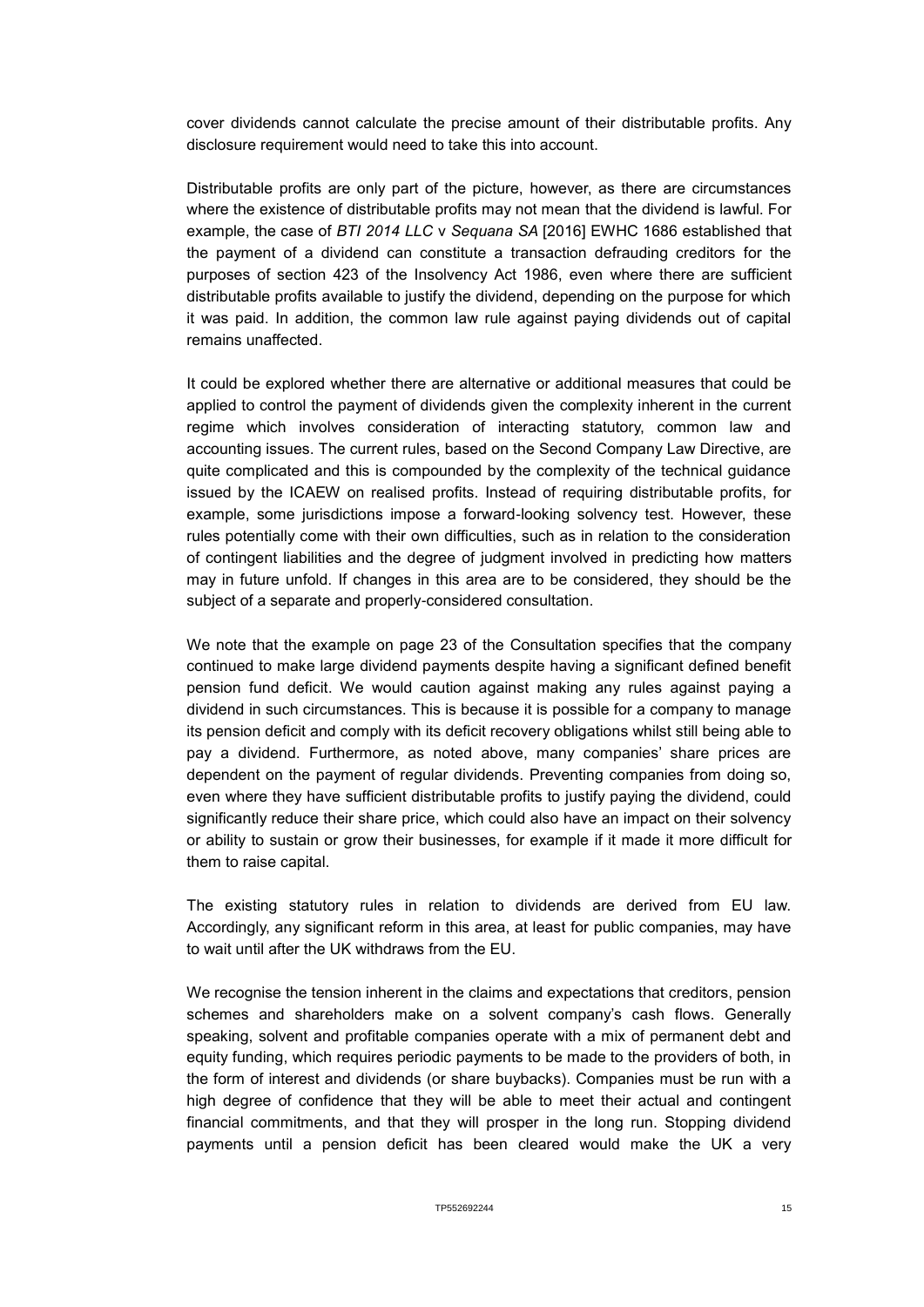unattractive place to raise equity capital. For existing companies, it could be especially counterproductive by making it more difficult to raise new equity when it is most urgently needed. We do, however, believe that disclosure of the details of a deficit reduction plan would provide stakeholders with more information with which to hold management to account for decisions on pay-out policy. The Financial Reporting Lab's recent work on dividend disclosures also calls for greater transparency as to how the board has decided to allocate available cash between re-investment in the business, pension contributions, remuneration and dividends.

#### **Q14. There are perceptions that some directors may not be fully aware of their duties with regard to commissioning and using professional advice. Do you agree, and if so, how could these be addressed?**

It is important to recognise that directors will often need to obtain professional advice in order to comply with their duties. Indeed, case law recognises that the failure to obtain appropriate professional advice can itself constitute a breach of duty. It is not our experience that directors are unaware of their duties or of the benefits of obtaining appropriate professional advice. The duty on directors to exercise independent judgement does not conflict with (and is often complemented by) consulting professional advisers and, indeed, acting with due regard to that advice. Furthermore, in our experience, advisers often remind directors of their duty to consider the issues and to come to an independent decision. Frequently, obtaining specialist advice at an earlier time will lead to a better outcome in circumstances of financial distress. However, it is also the case that the directors of a distressed company will often be experiencing a situation of that nature for the first time. They may well be on unfamiliar ground and – not unfairly – more reliant on the advice of professionals than would normally be the case.

We are also conscious that the UK's model of 'enlightened shareholder value' – which is enshrined in the duties of the directors set out in the Companies Act 2006 – has been subject to recent criticism. There is a growing emphasis on what might be described as 'stakeholder governance'. While we welcome (subject to some reservations) the steps taken towards facilitating more meaningful engagement with stakeholders, we would also caution that confusion about the ends that the directors of a distressed company should be pursuing, and the permissible means to those ends, would be harmful to all stakeholders. Maximising returns to shareholders, maximising the value of the company, minimising losses to financial creditors, minimising losses to suppliers, and minimising losses to employees, are all different objectives. There is unlikely to be a single course of action that solves optimally for all of them. While directors should be encouraged (and are indeed required) to 'exercise independent judgment', this should not be taken as a licence to disregard what their duties require of them, particularly where the company is financially distressed.

The best option in this area may be to add to the guidance already given to directors by Companies House and/or bodies such as ICSA. This guidance should clarify that, whilst it is recommended that directors seek professional advice in certain circumstances, they still have a duty to make their own independent decisions (that is, not to allow decisions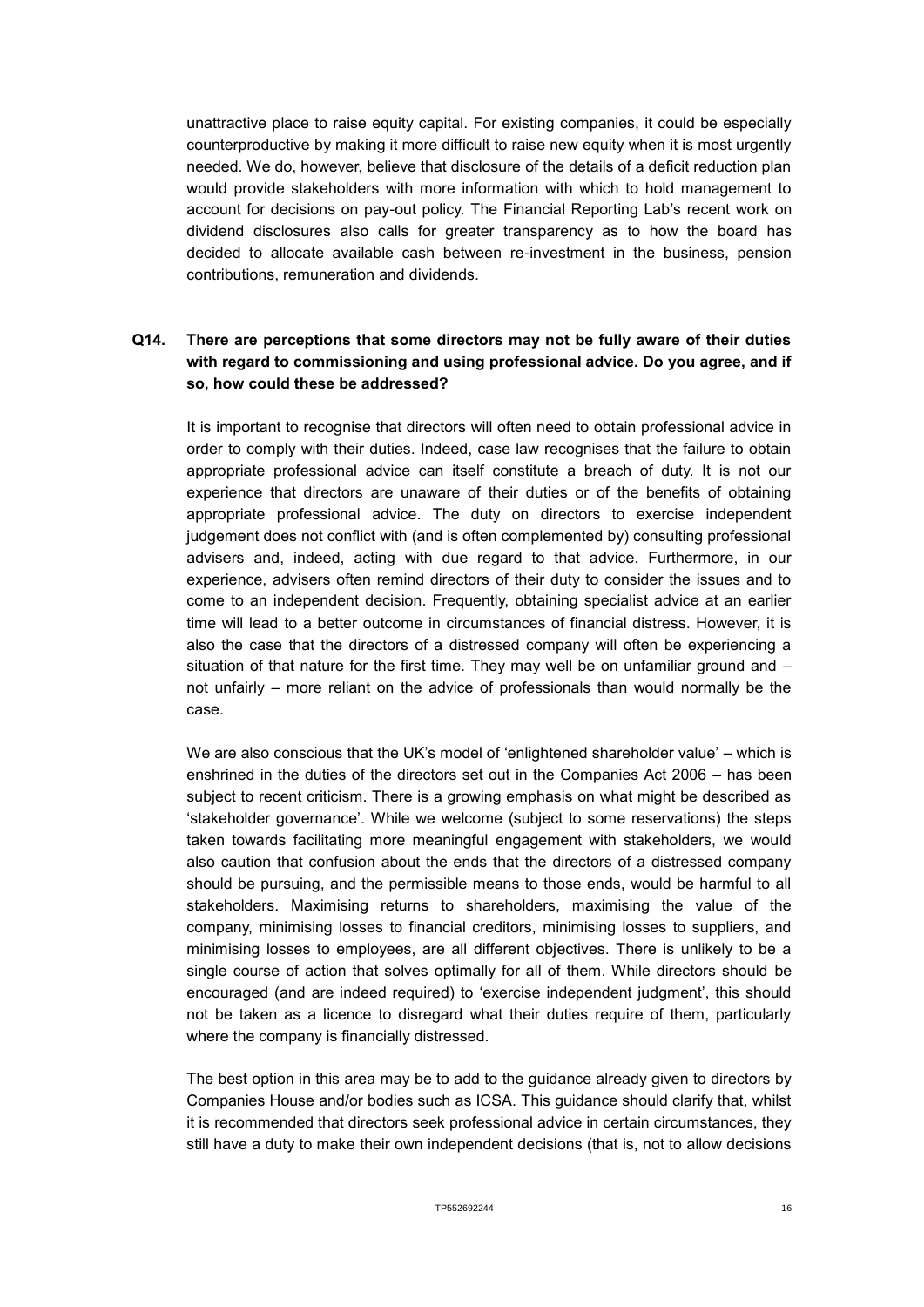to be 'taken' for them by third parties, including advisers) and to challenge and test advice where appropriate. This guidance could say that whenever the directors become aware that the company may be about to experience financial difficulties, they should take advice from a professional, but also that ultimate responsibility rests with them.

**Q15. Should Government consider new options to protect payments to SMEs in a supply chain in the event of the insolvency of a large customer? Please detail suggestions you would like to see considered.**

We do not express any views on this question.

**Q16. Should Government consider removing or increasing the current £600,000 cap on the proportion of funds that can be ring-fenced and paid over to unsecured creditors (the "prescribed part") or enabling a higher cap in larger insolvencies? What would be the impact of increasing the prescribed part?**

We do not express any views on this question.

**Q17. Is the current corporate governance framework in the UK, particularly in relation to companies approaching insolvency providing the right combination of high standards and low burdens? Apart from the issues raised specifically in this consultation document, can you suggest any other areas where improvements might be considered?**

We believe that the current corporate governance framework does achieve the right balance.

In our view, the proposals in the Consultation should be considered within the context of the responses to the May 2016 consultation on the UK's corporate insolvency regime. In particular, we note that approximately two thirds of respondents to that consultation agreed in principle that the introduction of a pre-insolvency temporary moratorium would facilitate business rescue. Similarly, we believe that measures should be introduced in accordance with the Consultation only if there is a clear 'gap' to address and they will further the aim of facilitating a culture of corporate rescue.

We note that one of the general aims of the proposals in the Consultation is to improve corporate transparency, particularly in distressed scenarios. Accordingly, to the extent that it is determined that action is required, we would suggest utilising and developing the rules that are already in place. For example, the Listing Rules require companies with a premium listing of equity shares to include in their annual report (i) statements by directors on the appropriateness of adopting the going concern basis of accounting and (ii) the viability statement, which sets out the directors' assessment of the company's prospects. Similar rules could be extended to large unlisted companies in order to increase transparency in a way that the market is already familiar with.